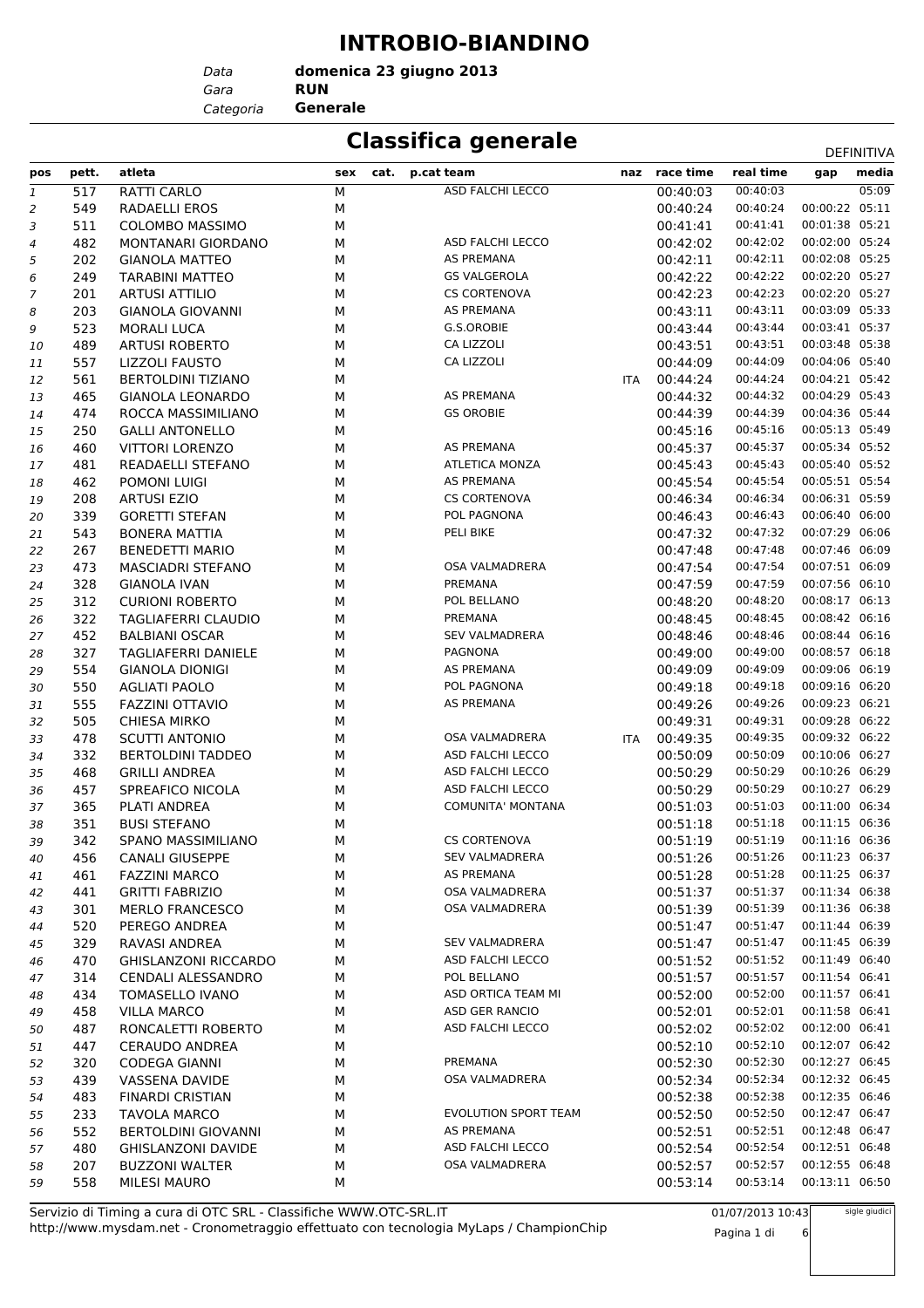| pos | pett. | atleta                      | sex | cat. | p.cat team               | naz | race time | real time | gap            | media |
|-----|-------|-----------------------------|-----|------|--------------------------|-----|-----------|-----------|----------------|-------|
|     | 510   | ONGANIA ANNALISA            | F   |      | ASD FALCHI LECCO         |     | 00:53:14  | 00:53:14  | 00:13:11 06:51 |       |
| 60  | 293   | <b>BRAMBILLA MASSIMO</b>    | М   |      | <b>AMATORI LECCO</b>     |     | 00:53:16  | 00:53:16  | 00:13:13 06:51 |       |
| 61  |       |                             |     |      |                          |     |           | 00:53:19  | 00:13:16 06:51 |       |
| 62  | 518   | <b>GERMANI ADELAIDE</b>     | F   |      | <b>PAGNONA</b>           |     | 00:53:19  |           | 00:13:25 06:52 |       |
| 63  | 323   | <b>TAGLIAFERRI LUCA</b>     | M   |      |                          |     | 00:53:27  | 00:53:27  |                |       |
| 64  | 252   | POZZI ROBERTO               | М   |      | <b>SCI CLUB INTROBIO</b> |     | 00:53:30  | 00:53:30  | 00:13:28 06:53 |       |
| 65  | 321   | <b>BERERA STEFANO</b>       | М   |      | PREMANA                  |     | 00:53:39  | 00:53:39  | 00:13:37 06:54 |       |
| 66  | 488   | <b>GALLO VITO</b>           | М   |      | ASD FALCHI LECCO         |     | 00:53:51  | 00:53:51  | 00:13:48 06:55 |       |
| 67  | 463   | <b>GIANOLA CLAUDIO</b>      | М   |      | <b>AS PREMANA</b>        |     | 00:53:56  | 00:53:56  | 00:13:53 06:56 |       |
| 68  | 347   | <b>BARUFFALDI FRANCESCO</b> | М   |      | <b>CS CORTENOVA</b>      |     | 00:53:59  | 00:53:59  | 00:13:56 06:56 |       |
| 69  | 547   | <b>DENTI PIERCARLO</b>      | М   |      |                          |     | 00:54:13  | 00:54:13  | 00:14:10 06:58 |       |
| 70  | 211   | <b>FABIAN PAOLO</b>         | М   |      |                          |     | 00:54:14  | 00:54:14  | 00:14:11 06:58 |       |
| 71  | 340   | <b>GORETTI PIETRO</b>       | М   |      | ATL. COLOMBO LECCO       |     | 00:54:17  | 00:54:17  | 00:14:14 06:59 |       |
| 72  | 304   | <b>BIFFI MATTIA</b>         | М   |      | CAI STRADA STORTA        |     | 00:54:23  | 00:54:23  | 00:14:21 06:59 |       |
| 73  | 264   | MELESI GIOVANNI             | М   |      | <b>CS CORTENOVA</b>      |     | 00:54:29  | 00:54:29  | 00:14:26 07:00 |       |
| 74  | 241   | <b>LEOPIZZI MARIO</b>       | М   |      |                          |     | 00:54:29  | 00:54:29  | 00:14:27 07:00 |       |
| 75  | 373   | STEFANONI ALESSIO           | М   |      | ASD FALCHI LECCO         |     | 00:54:34  | 00:54:34  | 00:14:31 07:01 |       |
| 76  | 223   | <b>BALLABIO MATTEO</b>      | М   |      |                          |     | 00:54:36  | 00:54:36  | 00:14:33 07:01 |       |
| 77  | 281   | ALDE' ALBERTO               | М   |      |                          |     | 00:54:36  | 00:54:36  | 00:14:33 07:01 |       |
| 78  | 560   | <b>TENDERINI DANIELE</b>    | М   |      |                          | ITA | 00:54:43  | 00:54:43  | 00:14:40 07:02 |       |
| 79  | 519   | <b>SALA NICOLA</b>          | М   |      |                          |     | 00:54:51  | 00:54:51  | 00:14:49 07:03 |       |
| 80  | 459   | <b>TODESCHINI SIMONE</b>    | М   |      | <b>AS PREMANA</b>        |     | 00:54:52  | 00:54:52  | 00:14:49 07:03 |       |
| 81  | 209   | <b>GIANOLA MARIA</b>        | F   |      | <b>CS CORTENOVA</b>      |     | 00:54:55  | 00:54:55  | 00:14:53 07:04 |       |
| 82  | 270   | <b>BRUNO SAVERIO</b>        | М   |      |                          |     | 00:55:00  | 00:55:00  | 00:14:57 07:04 |       |
| 83  | 388   | <b>CIMAFONTE ANTONIO</b>    | М   |      | ASD ORTICA TEAM MI       |     | 00:55:06  | 00:55:06  | 00:15:03 07:05 |       |
| 84  | 485   | <b>BENZONI SIMONE</b>       | М   |      |                          |     | 00:55:11  | 00:55:11  | 00:15:09 07:06 |       |
| 85  | 205   | <b>BERGAMINI PAOLO</b>      | М   |      | <b>CS CORTENOVA</b>      |     | 00:55:12  | 00:55:12  | 00:15:10 07:06 |       |
| 86  | 298   | <b>VALSECCHI VIOLA</b>      | F   |      | COLOMBO COSTR.           |     | 00:55:12  | 00:55:12  | 00:15:10 07:06 |       |
| 87  | 248   | <b>LOSA STEFANO</b>         | М   |      | EVOLUTION SPORT TEAM     |     | 00:55:13  | 00:55:13  | 00:15:10 07:06 |       |
| 88  | 495   | <b>TICOZZI DANILO</b>       | М   |      |                          |     | 00:55:15  | 00:55:15  | 00:15:13 07:06 |       |
| 89  | 502   | <b>CASIRAGHI GILBERTO</b>   | М   |      | ALS CREMELLA             |     | 00:55:25  | 00:55:25  | 00:15:22 07:07 |       |
| 90  | 540   | <b>STERI PAOLO</b>          | М   |      | <b>CS CORTENOVA</b>      |     | 00:55:29  | 00:55:29  | 00:15:26 07:08 |       |
| 91  | 431   | <b>TAMBURRINO</b>           | М   |      | ASD ORTICA TEAM MI       |     | 00:55:30  | 00:55:30  | 00:15:27 07:08 |       |
|     |       | <b>FRANCESCO</b>            |     |      |                          |     |           |           |                |       |
| 92  | 302   | <b>CUCCHETTO MATTIA</b>     | М   |      |                          |     | 00:55:37  | 00:55:37  | 00:15:34 07:09 |       |
| 93  | 455   | <b>BONACINA GIORGIO</b>     | М   |      | <b>SEV VALMADRERA</b>    |     | 00:55:43  | 00:55:43  | 00:15:40 07:10 |       |
| 94  | 506   | <b>GALLUCCI LORENZO</b>     | М   |      | <b>GSO LAORCA</b>        |     | 00:56:09  | 00:56:09  | 00:16:07 07:13 |       |
| 95  | 490   | BERETTIERI LOREDANA         | F   |      | POL PAGNONA              |     | 00:56:14  | 00:56:14  | 00:16:11 07:14 |       |
| 96  | 243   | <b>GALBIATI ROBERTO</b>     | М   |      |                          |     | 00:56:18  | 00:56:18  | 00:16:15 07:14 |       |
| 97  | 445   | <b>ROSSINI ANDREA</b>       | М   |      |                          |     | 00:56:31  | 00:56:31  | 00:16:28 07:16 |       |
| 98  | 451   | <b>NEGRI PAOLO</b>          | М   |      | <b>SEV VALMADRERA</b>    |     | 00:56:32  | 00:56:32  | 00:16:29 07:16 |       |
| 99  | 350   | PARRAVICINI ROBERTO         | М   |      | <b>BOCIA VERANO B.ZA</b> |     | 00:56:37  | 00:56:37  | 00:16:35 07:17 |       |
| 100 | 494   | DEVIZZI LORENZO             | М   |      |                          |     | 00:56:50  | 00:56:50  | 00:16:48 07:18 |       |
| 101 | 303   | <b>CORTI ANDREA</b>         | М   |      |                          |     | 00:57:03  | 00:57:03  | 00:17:00 07:20 |       |
| 102 | 245   | <b>GIANATI NORBERTO</b>     | М   |      |                          |     | 00:57:08  | 00:57:08  | 00:17:06 07:21 |       |
| 103 | 224   | <b>CAVERIO IVAN</b>         | М   |      |                          |     | 00:57:18  | 00:57:18  | 00:17:15 07:22 |       |
|     | 348   | RIPAMONTI TIZIANO           | М   |      |                          |     | 00:57:20  | 00:57:20  | 00:17:18 07:22 |       |
| 104 | 556   | LIZZOLI LUCA                | М   |      | AS PREMANA               |     | 00:57:21  | 00:57:21  | 00:17:18 07:22 |       |
| 105 | 313   | <b>VITALI ALESSANDRO</b>    | М   |      | POL BELLANO              |     | 00:57:21  | 00:57:21  | 00:17:19 07:22 |       |
| 106 |       |                             |     |      |                          |     |           | 00:57:29  | 00:17:26 07:23 |       |
| 107 | 263   | <b>COLOMBO MARCO</b>        | М   |      | <b>CS CORTENOVA</b>      |     | 00:57:29  |           | 00:17:28 07:24 |       |
| 108 | 341   | SPANO AMEDEO                | М   |      |                          |     | 00:57:31  | 00:57:31  |                |       |
| 109 | 217   | <b>ALIPPI AUGUSTO</b>       | М   |      |                          |     | 00:57:32  | 00:57:32  | 00:17:29 07:24 |       |
| 110 | 311   | <b>BUZZELLA MARIO</b>       | М   |      | POL BELLANO              |     | 00:57:34  | 00:57:34  | 00:17:32 07:24 |       |
| 111 | 400   | DIVATTIMO GIANLUIGI         | М   |      | ASD ORTICA TEAM MI       |     | 00:57:36  | 00:57:36  | 00:17:33 07:24 |       |
| 112 | 524   | <b>MANDELLI MARCO</b>       | М   |      | <b>CTL 3 ATLETICA</b>    |     | 00:57:42  | 00:57:42  | 00:17:40 07:25 |       |
| 113 | 508   | SBARRA ATTILA               | М   |      | <b>GS OROBIE</b>         |     | 00:57:43  | 00:57:43  | 00:17:40 07:25 |       |
| 114 | 275   | <b>BARUFFALDI FABIO</b>     | М   |      | <b>CS CORTENOVA</b>      |     | 00:57:52  | 00:57:52  | 00:17:49 07:26 |       |
| 115 | 503   | <b>MAURI MASSIMILIANO</b>   | М   |      | ALS CREMELLA             |     | 00:57:54  | 00:57:54  | 00:17:51 07:27 |       |
| 116 | 472   | <b>MONTANI MARCO</b>        | М   |      | RUN FOR FIND THE CURE    |     | 00:58:07  | 00:58:07  | 00:18:05 07:28 |       |
| 117 | 216   | ROCCA MAURIZIO              | М   |      |                          |     | 00:58:14  | 00:58:14  | 00:18:11 07:29 |       |
| 118 | 262   | RICCIARDI AURELIO           | М   |      | OSA VALMADRERA           |     | 00:58:26  | 00:58:26  | 00:18:24 07:31 |       |
| 119 | 444   | <b>RUSCONI GIANLUIGI</b>    | М   |      | OSA VALMADRERA           |     | 00:58:26  | 00:58:26  | 00:18:24 07:31 |       |
| 120 | 319   | <b>GUALTERONI GIUSEPPE</b>  | М   |      |                          |     | 00:58:32  | 00:58:32  | 00:18:29 07:31 |       |
| 121 | 546   | <b>CORTI MAURO</b>          | М   |      |                          |     | 00:59:01  | 00:59:01  | 00:18:58 07:35 |       |
| 122 | 530   | SANSONE STEFANO             | М   |      | <b>IDEE IN MOVIMENTO</b> |     | 00:59:03  | 00:59:03  | 00:19:00 07:35 |       |
| 123 | 454   | <b>INVERNIZZI MAURIZIO</b>  | М   |      | SEV VALMADRERA           |     | 00:59:10  | 00:59:10  | 00:19:08 07:36 |       |

http://www.mysdam.net - Cronometraggio effettuato con tecnologia MyLaps / ChampionChip Servizio di Timing a cura di OTC SRL - Classifiche WWW.OTC-SRL.IT

sigle giudici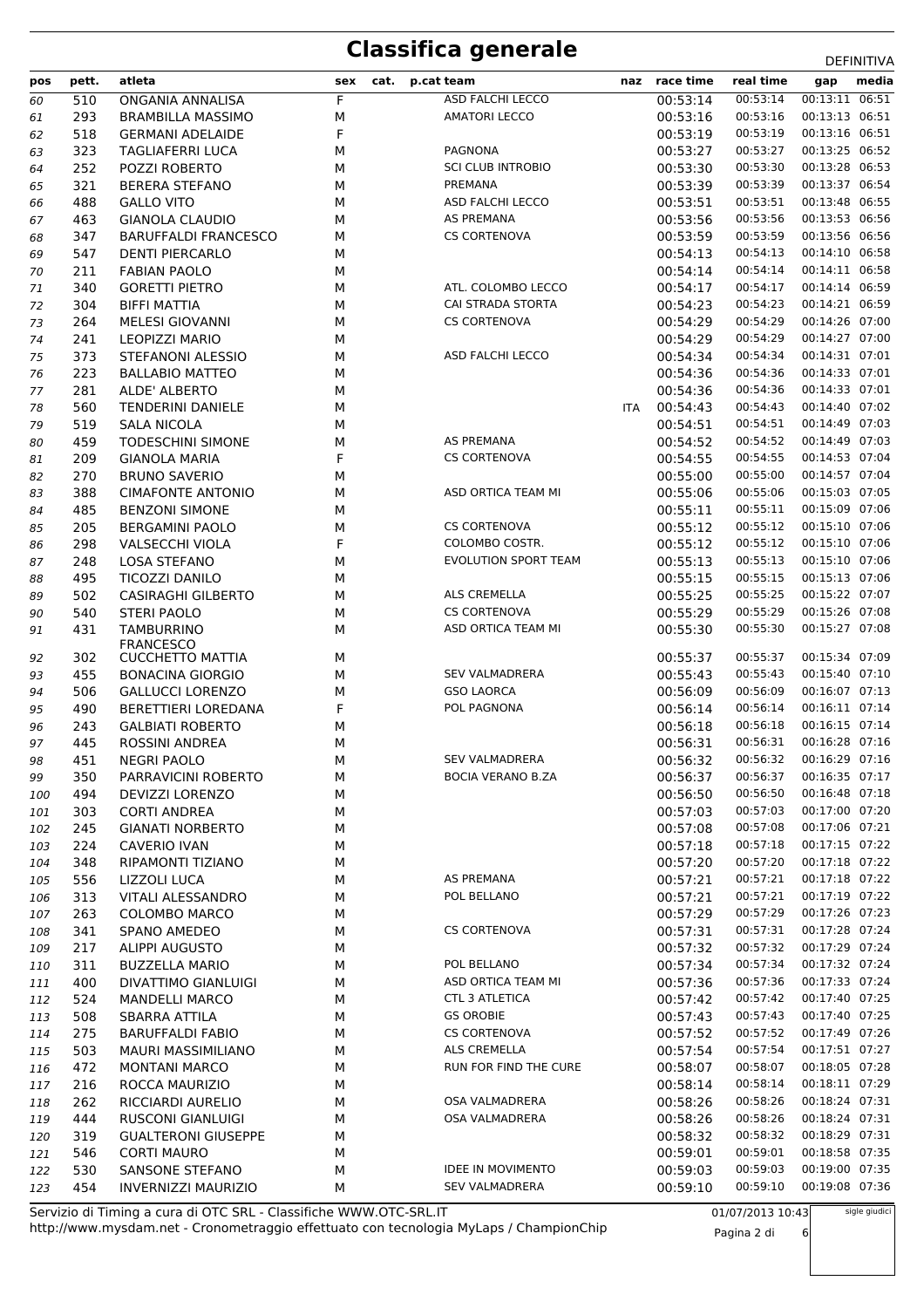| pos        | pett.      | atleta                                                | sex    | cat. | p.cat team               | naz | race time            | real time            | media<br>gap                     |
|------------|------------|-------------------------------------------------------|--------|------|--------------------------|-----|----------------------|----------------------|----------------------------------|
| 124        | 305        | <b>GARGHENTINI MORGAN</b>                             | М      |      |                          |     | 00:59:13             | 00:59:13             | 00:19:10 07:37                   |
| 125        | 284        | RIVA DANTE                                            | М      |      |                          |     | 00:59:14             | 00:59:14             | 00:19:11 07:37                   |
| 126        | 435        | <b>VECCHIO GIUSEPPE</b>                               | М      |      | ASD ORTICA TEAM MI       |     | 00:59:18             | 00:59:18             | 00:19:15 07:37                   |
| 127        | 500        | <b>GALLUZZI PIETRO</b>                                | М      |      |                          |     | 00:59:22             | 00:59:22             | 00:19:19 07:38                   |
| 128        | 215        | MICHELI UMBERTO                                       | М      |      |                          |     | 00:59:31             | 00:59:31             | 00:19:28 07:39                   |
| 129        | 436        | <b>GATTUSO ELENA</b>                                  | F      |      |                          |     | 00:59:36             | 00:59:36             | 00:19:33 07:40                   |
| 130        | 499        | <b>BUZZONI GIUSEPPE</b>                               | М      |      |                          |     | 00:59:39             | 00:59:39             | 00:19:36 07:40                   |
| 131        | 501        | <b>GALBIATI LUCA</b>                                  | М      |      |                          |     | 00:59:39             | 00:59:39             | 00:19:36 07:40                   |
| 132        | 283        | <b>GIORDANO FRANCESCO</b>                             | М      |      | <b>SEV VALMADRERA</b>    |     | 00:59:45             | 00:59:45             | 00:19:42 07:41                   |
| 133        | 531        | <b>CODEGA ANTONIO</b>                                 | М      |      | AS PREMANA               |     | 00:59:52             | 00:59:52             | 00:19:50 07:42                   |
| 134        | 300        | ZONTA EDOARDO                                         | М      |      | OTC COMO                 |     | 01:00:03             | 01:00:03             | 00:20:00 07:43                   |
| 135        | 276        | LAI UMBERTO                                           | М      |      | <b>CS CORTENOVA</b>      |     | 01:00:07             | 01:00:07             | 00:20:04 07:44                   |
| 136        | 391        | <b>COSTANTINO MICHELE</b>                             | М      |      | ASD ORTICA TEAM MI       |     | 01:00:12             | 01:00:12             | 00:20:09 07:44                   |
| 137        | 214        | SECOMANDI ROBERTO                                     | М      |      |                          |     | 01:00:18             | 01:00:18             | 00:20:16 07:45                   |
| 138        | 4          | PETROSINO GIUSEPPE                                    | М      |      | ASD ORTICA TEAM          |     | 01:00:23             | 01:00:23             | 00:20:20 07:46                   |
| 139        | 426        | RUARO CRISTIANO                                       | М      |      | ASD ORTICA TEAM MI       |     | 01:00:31             | 01:00:31             | 00:20:28 07:47                   |
| 140        | 383        | CASADIO JESSICA                                       | F      |      | ASD ORTICA TEAM MI       |     | 01:00:31             | 01:00:31             | 00:20:28 07:47                   |
| 141        | 464        | <b>FRIGNATI MARCO</b>                                 | М      |      |                          |     | 01:00:31             | 01:00:31             | 00:20:29 07:47                   |
| 142        | 334        | <b>CAROTTA MARCOS</b>                                 | М      |      | ASD GER RANCIO           |     | 01:00:36             | 01:00:36             | 00:20:33 07:47                   |
| 143        | 294        | <b>GIUGIA ALESSANDRO</b>                              | М      |      | <b>QTC COMO</b>          |     | 01:00:45             | 01:00:45             | 00:20:43 07:49                   |
| 144        | 493        | <b>AONDIO LUCA</b>                                    | М      |      |                          |     | 01:00:47             | 01:00:47             | 00:20:44 07:49                   |
| 145        | 466        | SPREAFICO CRISTIANO                                   | М      |      |                          |     | 01:00:47             | 01:00:47             | 00:20:45 07:49<br>00:20:51 07:50 |
| 146        | 496<br>453 | <b>BONALANA GUSTAVO</b><br><b>INVERNIZZI GIUSEPPE</b> | М      |      | <b>SEV VALMADRERA</b>    |     | 01:00:54<br>01:00:57 | 01:00:54<br>01:00:57 | 00:20:55 07:50                   |
| 147        | 492        | <b>BULGHERONI GIULIANO</b>                            | М<br>М |      | POL PAGNONA              |     | 01:01:02             | 01:01:02             | 00:20:59 07:51                   |
| 148<br>149 | 335        | <b>QUADRIVI CLAUDIO</b>                               | М      |      | I GAMBER DE CUNCURESS    |     | 01:01:08             | 01:01:08             | 00:21:05 07:51                   |
| 150        | 535        | PEREGO ALESSANDRO                                     | М      |      |                          |     | 01:01:19             | 01:01:19             | 00:21:16 07:53                   |
| 151        | 437        | <b>FONTANA CARLA</b>                                  | F      |      |                          |     | 01:01:26             | 01:01:26             | 00:21:23 07:54                   |
| 152        | 382        | <b>CARFI' FILIPPPO</b>                                | М      |      | ASD ORTICA TEAM MI       |     | 01:01:42             | 01:01:42             | 00:21:39 07:56                   |
| 153        | 392        | DASCANIO SALVATORE                                    | М      |      | ASD ORTICA TEAM MI       |     | 01:01:46             | 01:01:46             | 00:21:43 07:56                   |
| 154        | 317        | <b>BISOGNO CARLO</b>                                  | М      |      |                          |     | 01:01:57             | 01:01:57             | 00:21:54 07:58                   |
| 155        | 277        | CASTELNUOVO ANDREA                                    | М      |      | ASD GER                  |     | 01:01:59             | 01:01:59             | 00:21:56 07:58                   |
| 156        | 219        | <b>COLOMBO FRANCESCO</b>                              | М      |      | LIBERO                   |     | 01:02:01             | 01:02:01             | 00:21:59 07:58                   |
| 157        | 366        | <b>MELESI PAOLO</b>                                   | М      |      | <b>CS CORTENOVA</b>      |     | 01:02:06             | 01:02:06             | 00:22:04 07:59                   |
| 158        | 315        | DI CHIO ALBERTO                                       | М      |      |                          |     | 01:02:08             | 01:02:08             | 00:22:05 07:59                   |
| 159        | 413        | MUGIONE NAZARENO                                      | М      |      | ASD ORTICA TEAM MI       |     | 01:02:13             | 01:02:13             | 00:22:10 08:00                   |
| 160        | 225        | <b>SELVA PAOLO</b>                                    | М      |      |                          |     | 01:02:15             | 01:02:15             | 00:22:13 08:00                   |
| 161        | 354        | <b>VENTURINO ALESSIO</b>                              | М      |      |                          |     | 01:02:21             | 01:02:21             | 00:22:19 08:01                   |
| 162        | 346        | FUMAGALLI MASSIMILIANO                                | М      |      |                          |     | 01:02:23             | 01:02:23             | 00:22:20 08:01                   |
| 163        | 271        | MARONGIU STEFANO                                      | М      |      |                          |     | 01:02:27             | 01:02:27             | 00:22:24 08:02                   |
| 164        | 443        | <b>RUSCONI DANIELE</b>                                | М      |      | OSA VALMADRERA           |     | 01:02:28             | 01:02:28             | 00:22:26 08:02                   |
| 165        | 475        | <b>ACQUISTAPACE ALFREDO</b>                           | М      |      |                          |     | 01:02:29             | 01:02:29             | 00:22:27 08:02                   |
| 166        | 418        | PIROVANO PAOLA                                        | F      |      | ASD ORTICA TEAM MI       |     | 01:02:30             | 01:02:30             | 00:22:27 08:02                   |
| 167        | 246        | <b>MOLTENI ROBERTO</b>                                | М      |      |                          |     | 01:02:34             | 01:02:34             | 00:22:31 08:03                   |
| 168        | 306        | <b>INVERNIZZI ROBERTO</b>                             | М      |      |                          |     | 01:02:34             | 01:02:34             | 00:22:32 08:03                   |
| 169        | 278        | <b>MAGNI IARNO</b>                                    | М      |      | <b>TEAM BIANCON</b>      |     | 01:02:35             | 01:02:35             | 00:22:32 08:03                   |
| 170        | 279        | MARCHETTO ANTONIO                                     | М      |      | <b>TEAM BIANCON</b>      |     | 01:02:36             | 01:02:36             | 00:22:33 08:03                   |
| 171        | 534        | <b>GALIMBERTI LUCIANO</b>                             | М      |      | OSA VALMADRERA           |     | 01:02:47             | 01:02:47             | 00:22:44 08:04<br>00:23:03 08:07 |
| 172        | 442        | <b>GRITTI STEFANO</b>                                 | М      |      | <b>TRIATHLON LECCO</b>   |     | 01:03:05             | 01:03:05<br>01:03:12 | 00:23:09 08:07                   |
| 173        | 529        | <b>TRITTONI ANDREA</b>                                | М      |      | <b>CS CORTENOVA</b>      |     | 01:03:12<br>01:03:14 | 01:03:14             | 00:23:11 08:08                   |
| 174<br>175 | 269<br>330 | FONDRA DUILIO<br><b>VALSECCHI PATRIZIO</b>            | М<br>М |      | PEDALE LECCHESE          |     | 01:03:27             | 01:03:27             | 00:23:24 08:09                   |
| 176        | 222        | BRENNA MASSIMILIANO                                   | М      |      |                          |     | 01:03:36             | 01:03:36             | 00:23:33 08:11                   |
| 177        | 349        | <b>VALAGUSSA DAVIDE</b>                               | М      |      |                          |     | 01:03:45             | 01:03:45             | 00:23:42 08:12                   |
| 178        | 471        | ELERDINI ICARO                                        | М      |      |                          |     | 01:04:02             | 01:04:02             | 00:23:59 08:14                   |
| 179        | 268        | RUPANI FAUSTO                                         | М      |      | <b>CS INTROBIO</b>       |     | 01:04:04             | 01:04:04             | 00:24:02 08:14                   |
| 180        | 514        | <b>ARTUSI PAOLO</b>                                   | М      |      | <b>SCI CLUB INTROBIO</b> |     | 01:04:05             | 01:04:05             | 00:24:02 08:14                   |
| 181        | 438        | <b>MERONI STEFANO</b>                                 | М      |      | ATLETICA 42195 BLUFRIDA  |     | 01:04:08             | 01:04:08             | 00:24:06 08:15                   |
| 182        | 527        | ROVERA CRISTINA                                       | F      |      | <b>SEV VALMADRERA</b>    |     | 01:04:12             | 01:04:12             | 00:24:10 08:15                   |
| 183        | 516        | <b>COLOMBO ANGELO</b>                                 | М      |      |                          |     | 01:04:17             | 01:04:17             | 00:24:15 08:16                   |
| 184        | 363        | <b>TANZI MARCO</b>                                    | М      |      |                          |     | 01:04:24             | 01:04:24             | 00:24:21 08:17                   |
| 185        | 288        | SPINONI PIERANGELO                                    | М      |      | LA TIGRE                 |     | 01:04:30             | 01:04:30             | 00:24:27 08:17                   |
| 186        | 299        | LODIA PASQUALE ROBERTO                                | М      |      |                          |     | 01:04:42             | 01:04:42             | 00:24:39 08:19                   |
| 187        | 536        | CAVERIO ELENA                                         | F      |      |                          |     | 01:04:47             | 01:04:47             | 00:24:45 08:20                   |

http://www.mysdam.net - Cronometraggio effettuato con tecnologia MyLaps / ChampionChip Servizio di Timing a cura di OTC SRL - Classifiche WWW.OTC-SRL.IT

01/07/2013 10:43 Pagina 3 di 6 sigle giudici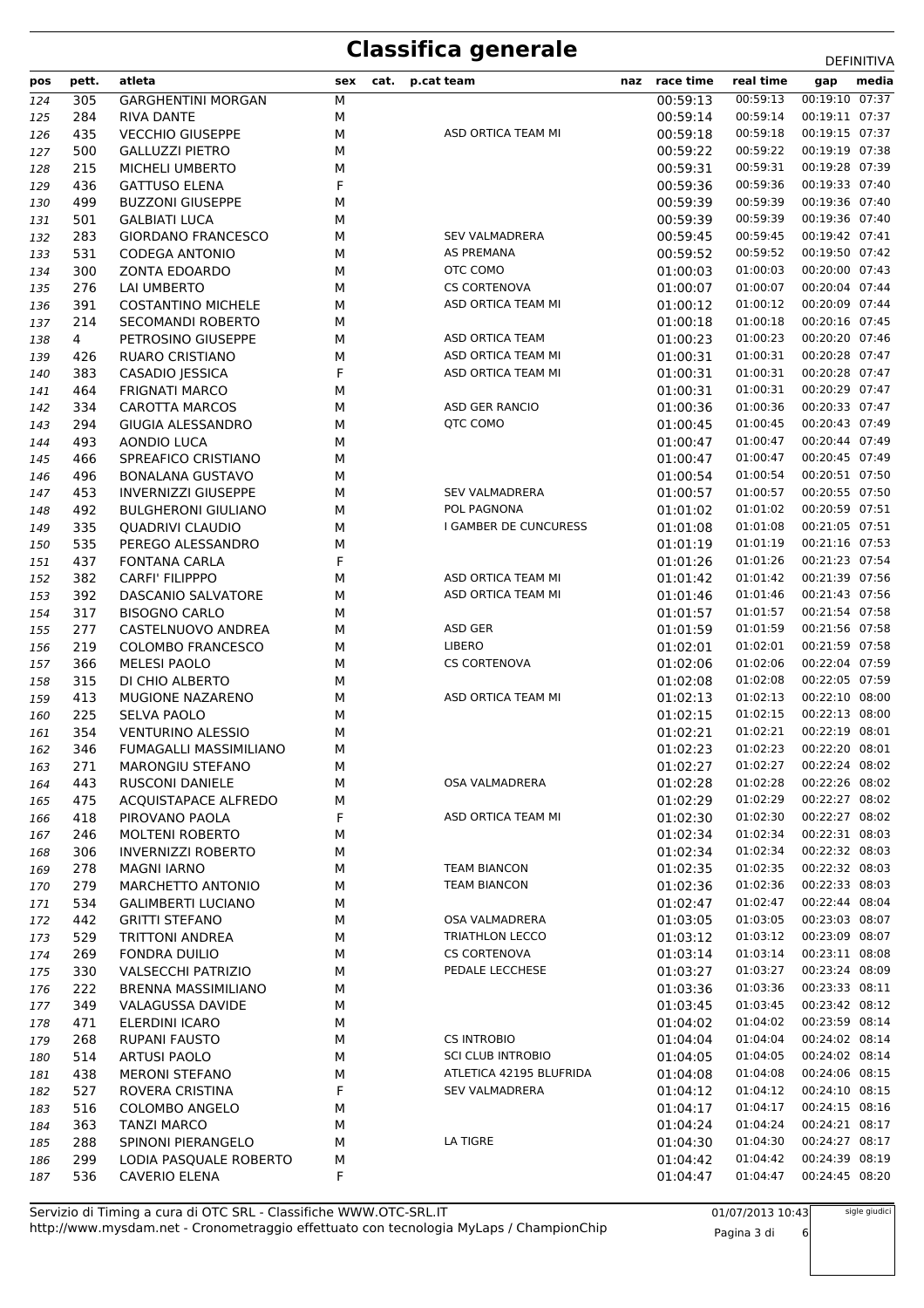| pos | pett. | atleta                     | sex | cat. | p.cat team               | naz race time | real time               | gap            | media |
|-----|-------|----------------------------|-----|------|--------------------------|---------------|-------------------------|----------------|-------|
| 188 | 265   | <b>REGAZZONI ROBERTO</b>   | M   |      | AS PREMANA               | 01:05:15      | 01:05:15                | 00:25:12 08:23 |       |
| 189 | 409   | <b>MAGGIA ROBERTO</b>      | М   |      | ASD ORTICA TEAM MI       | 01:05:18      | 01:05:18                | 00:25:15 08:24 |       |
| 190 | 343   | PERRI VITTORIO             | M   |      | ASD GER RANCIO           | 01:05:21      | 01:05:21                | 00:25:18 08:24 |       |
| 191 | 525   | SALVI WALTER               | М   |      |                          | 01:05:23      | 01:05:23                | 00:25:21 08:24 |       |
| 192 | 289   | <b>MAESTRI FABIO</b>       | М   |      | LA TIGRE                 | 01:05:28      | 01:05:28                | 00:25:26 08:25 |       |
| 193 | 292   | <b>FUOCO VINCENZO</b>      | M   |      | <b>AMATORI LECCO</b>     | 01:05:34      | 01:05:34                | 00:25:32 08:26 |       |
| 194 | 324   | <b>ARTUSI SILVIA</b>       | F   |      | PAGNONA                  | 01:05:39      | 01:05:39                | 00:25:36 08:26 |       |
| 195 | 440   | <b>GREPPI DAVIDE</b>       | М   |      | OSA VALMADRERA           | 01:05:39      | 01:05:39                | 00:25:36 08:26 |       |
| 196 | 295   | SPREAFICO PAOLO            | М   |      |                          | 01:05:46      | 01:05:46                | 00:25:43 08:27 |       |
| 197 | 469   | SIRONI GIANGALEAZZO        | М   |      |                          | 01:05:51      | 01:05:51                | 00:25:48 08:28 |       |
| 198 | 296   | LAVELLI ROBERTO            | М   |      |                          | 01:06:14      | 01:06:14                | 00:26:12 08:31 |       |
| 199 | 548   | <b>BERI PIETRO</b>         | М   |      |                          | 01:06:22      | 01:06:22                | 00:26:19 08:32 |       |
| 200 | 429   | SABOLLA FEDERICO           | М   |      | ASD ORTICA TEAM MI       | 01:06:25      | 01:06:25                | 00:26:23 08:32 |       |
| 201 | 272   | <b>VALSECCHI DANIELE</b>   | М   |      |                          | 01:06:33      | 01:06:33                | 00:26:31 08:33 |       |
| 202 | 491   | BERETTIERI RAFFAELLA       | F   |      | POL PAGNONA              | 01:06:37      | 01:06:37                | 00:26:34 08:34 |       |
| 203 | 218   | <b>MAGGI GIOVANNI</b>      | М   |      |                          | 01:06:49      | 01:06:49                | 00:26:46 08:35 |       |
| 204 | 232   | <b>BUZZONI EMANUELE</b>    | М   |      | <b>SCI CLUB INTROBIO</b> | 01:07:18      | 01:07:18                | 00:27:15 08:39 |       |
| 205 | 411   | <b>MAROSAN IOSIF</b>       | М   |      | ASD ORTICA TEAM MI       | 01:07:22      | 01:07:22                | 00:27:19 08:40 |       |
| 206 | 385   | <b>CASTRO SALVATORE</b>    | М   |      | ASD ORTICA TEAM MI       | 01:07:23      | 01:07:23                | 00:27:21 08:40 |       |
| 207 | 467   | CALABRESE FRANCESCO        | М   |      | ROAD RUNNERS CLUB MILANO | 01:07:35      | 01:07:35                | 00:27:32 08:41 |       |
| 208 | 257   | PIETRAROIA LUIGI           | М   |      | L.M.N.P.                 | 01:07:41      | 01:07:41                | 00:27:39 08:42 |       |
| 209 | 432   | <b>TENDERINI MARCO</b>     | М   |      | ASD ORTICA TEAM MI       | 01:07:45      | 01:07:45                | 00:27:42 08:43 |       |
| 210 | 407   | <b>GALLOTTI GIANFRANCO</b> | М   |      | ASD ORTICA TEAM MI       | 01:07:47      | 01:07:47                | 00:27:45 08:43 |       |
| 211 | 226   | <b>NESPOLI ALBERTO</b>     | М   |      |                          | 01:07:51      | 01:07:51                | 00:27:48 08:43 |       |
| 212 | 378   | <b>BIANCHI FLAVIO</b>      | М   |      | ASD ORTICA TEAM MI       | 01:07:57      | 01:07:57                | 00:27:54 08:44 |       |
| 213 | 331   | <b>AONDIO LUIGI</b>        | М   |      | ASD GER RANCIO           | 01:08:04      | 01:08:04                | 00:28:02 08:45 |       |
| 214 | 533   | <b>GEROSA BENIAMINO</b>    | М   |      |                          | 01:08:16      | 01:08:16                | 00:28:14 08:47 |       |
| 215 | 282   | <b>VALSECCHI LUIGI</b>     | М   |      |                          | 01:08:38      | 01:08:38                | 00:28:36 08:49 |       |
| 216 | 274   | <b>GALBIATI CRISTIAN</b>   | М   |      |                          | 01:08:47      | 01:08:47                | 00:28:44 08:51 |       |
| 217 | 484   | RIVA DAVIDE                | М   |      |                          | 01:08:56      | 01:08:56                | 00:28:54 08:52 |       |
| 218 | 390   | <b>COSMAI GIANFRANCO</b>   | М   |      | ASD ORTICA TEAM MI       | 01:09:26      | 01:09:26                | 00:29:24 08:56 |       |
| 219 | 247   | <b>BUCCIOLINI DAVIDE</b>   | М   |      | OTC COMO                 | 01:09:42      | 01:09:42                | 00:29:39 08:58 |       |
| 220 | 477   | <b>RAMPINI ALBERTO</b>     | М   |      |                          | 01:10:02      | 01:10:02                | 00:29:59 09:00 |       |
| 221 | 297   | <b>FUNES ANDREA</b>        | М   |      |                          | 01:10:04      | 01:10:04                | 00:30:01 09:00 |       |
| 222 | 544   | SELVA DANIELE              | М   |      |                          | 01:10:11      | 01:10:11                | 00:30:09 09:01 |       |
| 223 | 251   | <b>INVERNIZZI LUCA</b>     | М   |      | <b>SCI CLUB INTROBIO</b> | 01:10:12      | 01:10:12                | 00:30:10 09:02 |       |
| 224 | 290   | PEDRONI CECILIA            | F   |      | <b>LA TIGRE</b>          | 01:10:19      | 01:10:19                | 00:30:16 09:02 |       |
| 225 | 213   | SECOMANDI MATTEO           | М   |      |                          | 01:10:31      | 01:10:31                | 00:30:28 09:04 |       |
| 226 | 212   | <b>SECOMANDI MIRKO</b>     | М   |      |                          | 01:10:32      | 01:10:32                | 00:30:29 09:04 |       |
| 227 | 325   | <b>GIANOLA GIORDANO</b>    | М   |      |                          | 01:10:34      | 01:10:34 00:30:32 09:04 |                |       |
| 228 | 521   | <b>BUTTI IVANO</b>         | м   |      | MI698 IDEE IN MOVIMENTO  | 01:10:35      | 01:10:35                | 00:30:32 09:04 |       |
| 229 | 387   | <b>CERINI ANNA</b>         | F   |      | ASD ORTICA TEAM MI       | 01:11:03      | 01:11:03                | 00:31:00 09:08 |       |
| 230 | 287   | <b>SPINONI BRUNO</b>       | м   |      | LA TIGRE                 | 01:11:07      | 01:11:07                | 00:31:04 09:09 |       |
| 231 | 384   | <b>CASALI SIMONA</b>       | F   |      | ASD ORTICA TEAM MI       | 01:11:17      | 01:11:17                | 00:31:15 09:10 |       |
| 232 | 206   | <b>BUZZONI SIMONA</b>      | F   |      | STAFF RIF TAVECCHIA      | 01:11:22      | 01:11:22                | 00:31:19 09:11 |       |
| 233 | 553   | RIZZI LARA                 | F   |      | AS PREMANA               | 01:11:31      | 01:11:31                | 00:31:29 09:12 |       |
| 234 | 448   | <b>FERRARI FABIO</b>       | М   |      | TOMMY SPORT              | 01:11:41      | 01:11:41                | 00:31:38 09:13 |       |
| 235 | 428   | <b>RUSCIGNO GIUSEPPE</b>   | М   |      | ASD ORTICA TEAM MI       | 01:12:03      | 01:12:03                | 00:32:00 09:16 |       |
| 236 | 421   | PROCOPIO ANTONIO           | М   |      | ASD ORTICA TEAM MI       | 01:12:03      | 01:12:03                | 00:32:00 09:16 |       |
| 237 | 522   | <b>CORTI DANIELE</b>       | М   |      | MI698 IDEE IN MOVIMENTO  | 01:12:18      | 01:12:18                | 00:32:15 09:18 |       |
| 238 | 393   | <b>DESTEFANO ANGELA</b>    | F   |      | ASD ORTICA TEAM MI       | 01:12:25      | 01:12:25                | 00:32:23 09:19 |       |
| 239 | 528   | <b>RIVA FRANCESCO</b>      | М   |      |                          | 01:12:31      | 01:12:31                | 00:32:28 09:19 |       |
| 240 | 336   | <b>MARCATI MONICA</b>      | F   |      |                          | 01:12:48      | 01:12:48                | 00:32:46 09:22 |       |
| 241 | 337   | <b>BARUFFALDI MONICA</b>   | F   |      |                          | 01:12:48      | 01:12:48                | 00:32:46 09:22 |       |
| 242 | 446   | PAJALA MARIANNE            | F   |      |                          | 01:12:49      | 01:12:49                | 00:32:46 09:22 |       |
| 243 | 541   | DONISELLI MATTEO           | м   |      |                          | 01:12:50      | 01:12:50                | 00:32:47 09:22 |       |
| 244 | 415   | PARENTI SUSANNA            | F   |      | ASD ORTICA TEAM MI       | 01:12:59      | 01:12:59                | 00:32:56 09:23 |       |
| 245 | 255   | LO RE NATALE               | М   |      |                          | 01:13:02      | 01:13:02                | 00:32:59 09:23 |       |
| 246 | 513   | SANGIORGIO MARCO           | М   |      |                          | 01:13:04      | 01:13:04                | 00:33:01 09:24 |       |
| 247 | 420   | PRESTINI MAURO             | М   |      | ASD ORTICA TEAM MI       | 01:13:31      | 01:13:31                | 00:33:29 09:27 |       |
| 248 | 291   | VACCARO DILVA              | F   |      |                          | 01:13:36      | 01:13:36                | 00:33:33 09:28 |       |
| 249 | 479   | <b>FAZZINI MILENA</b>      | F   |      | AS PREMANA               | 01:13:46      | 01:13:46                | 00:33:44 09:29 |       |
| 250 | 427   | <b>RUO FRANCESCO</b>       | М   |      | ASD ORTICA TEAM MI       | 01:13:47      | 01:13:47                | 00:33:45 09:29 |       |
| 251 | 425   | ROSSI CRISTINA             | F   |      | ASD ORTICA TEAM MI       | 01:14:10      | 01:14:10                | 00:34:07 09:32 |       |

01/07/2013 10:43 Pagina 4 di 6

sigle giudici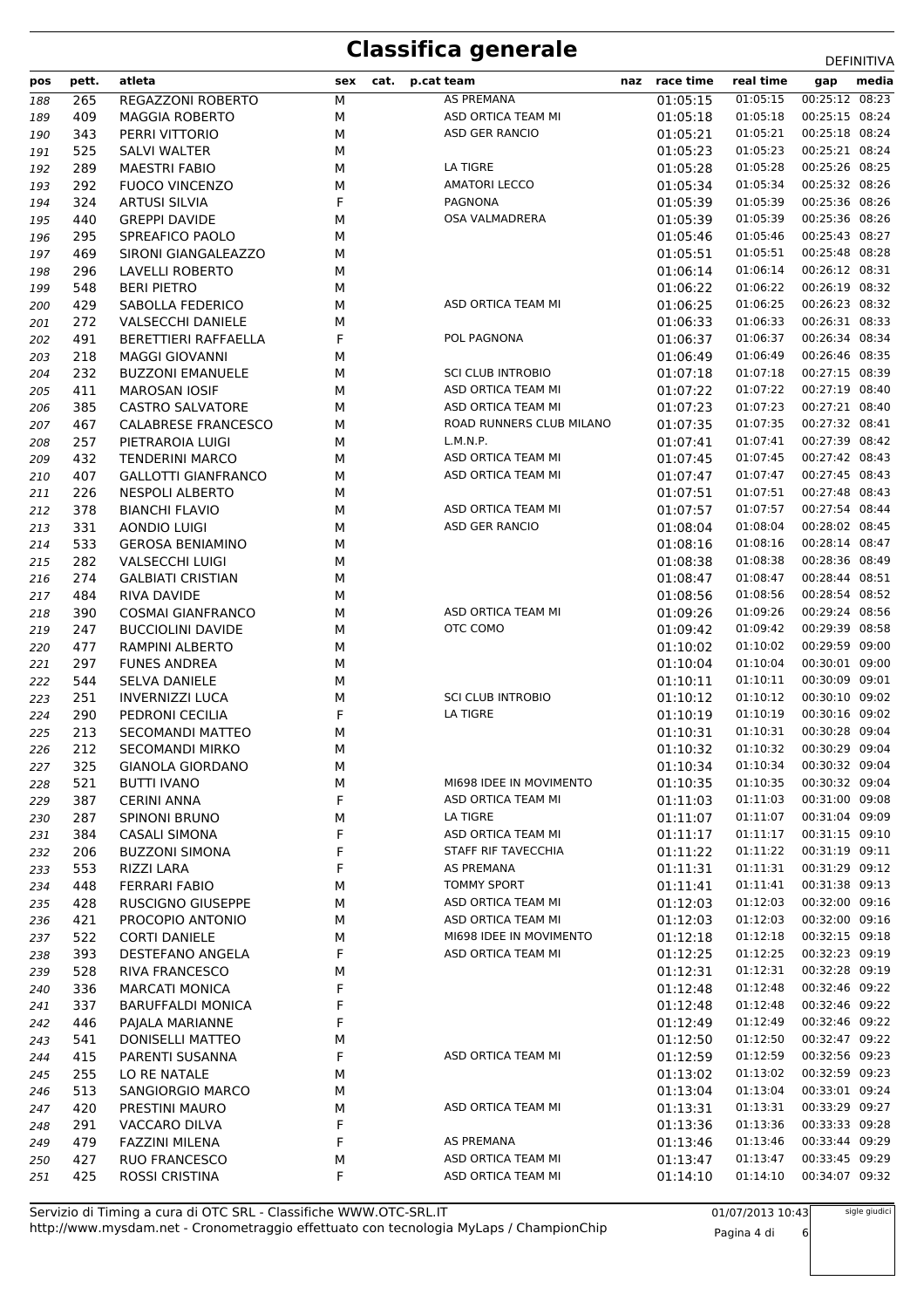| pos | pett. | atleta                                       | sex | cat. | p.cat team               | naz race time | real time               | gap            | media |
|-----|-------|----------------------------------------------|-----|------|--------------------------|---------------|-------------------------|----------------|-------|
| 252 | 266   | PIGAZZI MAURIZIO                             | М   |      |                          | 01:14:10      | 01:14:10                | 00:34:08 09:32 |       |
| 253 | 375   | ARCARI FLAVIANO                              | М   |      | ASD ORTICA TEAM MI       | 01:14:11      | 01:14:11                | 00:34:08 09:32 |       |
| 254 | 386   | <b>CAU ANDREA</b>                            | м   |      | ASD ORTICA TEAM MI       | 01:14:41      | 01:14:41                | 00:34:39 09:36 |       |
| 255 | 256   | <b>BIANCHI GIOVANNI</b>                      | м   |      |                          | 01:14:57      | 01:14:57                | 00:34:54 09:38 |       |
| 256 | 220   | CAZZANIGA ALESSIO                            | м   |      |                          | 01:15:08      | 01:15:08                | 00:35:05 09:40 |       |
| 257 | 318   | PIETRAROIA DARIO                             | М   |      | L.M.N.P.                 | 01:15:17      | 01:15:17                | 00:35:14 09:41 |       |
| 258 | 404   | <b>FARIELLO GIOVANNI</b>                     | М   |      | ASD ORTICA TEAM MI       | 01:15:33      | 01:15:33                | 00:35:31 09:43 |       |
| 259 | 389   | <b>COGGI IRENE</b>                           | F   |      | ASD ORTICA TEAM MI       | 01:15:47      | 01:15:47                | 00:35:44 09:45 |       |
| 260 | 509   | <b>MOLTRASIO CRISTINA</b>                    | F   |      | <b>MARCIA CARATESI</b>   | 01:15:51      | 01:15:51                | 00:35:49 09:45 |       |
| 261 | 401   | <b>DURANTE CRISTINA</b>                      | F   |      | ASD ORTICA TEAM MI       | 01:15:52      | 01:15:52                | 00:35:49 09:45 |       |
| 262 | 261   | <b>TARUSELLI ROBERTO</b>                     | М   |      | OSA VALMADRERA           | 01:15:58      | 01:15:58                | 00:35:55 09:46 |       |
| 263 | 326   | <b>GIACOMETTI MASSIMO</b>                    | М   |      |                          | 01:16:08      | 01:16:08                | 00:36:05 09:47 |       |
| 264 | 542   | CANEPARI DANIELA                             | F   |      | PELI BIKE                | 01:16:18      | 01:16:18                | 00:36:15 09:49 |       |
| 265 | 310   | <b>GARBUIO IGOR</b>                          | м   |      | SAN CARLO SESTO S.G.     | 01:16:28      | 01:16:28                | 00:36:25 09:50 |       |
| 266 | 229   | <b>FANTINI GIULIANO</b>                      | м   |      |                          | 01:16:35      | 01:16:35                | 00:36:33 09:51 |       |
| 267 | 532   | <b>CANALI FRANCESCA</b>                      | F   |      |                          | 01:16:48      | 01:16:48                | 00:36:45 09:53 |       |
| 268 | 526   | LOCATELLI DANIELA                            | F   |      |                          | 01:16:58      | 01:16:58                | 00:36:55 09:54 |       |
| 269 | 359   | ZANINI ALESSANDRO                            | М   |      |                          | 01:17:18      | 01:17:18                | 00:37:15 09:56 |       |
| 270 | 422   | <b>PUZZIFERRI ROCCO</b>                      | М   |      | ASD ORTICA TEAM MI       | 01:18:19      | 01:18:19                | 00:38:17 10:04 |       |
| 271 | 253   | <b>BETTINELLI MASSIMO</b>                    | м   |      |                          | 01:18:44      | 01:18:44                | 00:38:41 10:07 |       |
| 272 | 260   | <b>BOSCHI GIUSEPPE</b>                       | м   |      | OSA VALMADRERA           | 01:18:47      | 01:18:47                | 00:38:44 10:08 |       |
| 273 | 515   | <b>MANZONI MAURO</b>                         | м   |      | <b>SCI CLUB INTROBIO</b> | 01:19:19      | 01:19:19                | 00:39:17 10:12 |       |
| 274 | 231   | <b>INVERNIZZI MATTIA</b>                     | м   |      | <b>SCI CLUB INTROBIO</b> | 01:19:20      | 01:19:20                | 00:39:17 10:12 |       |
| 275 | 230   | PENSOTTI ALESSANDRO                          | М   |      |                          | 01:19:20      | 01:19:20                | 00:39:17 10:12 |       |
| 276 | 369   | <b>MANGILI ALBERTO</b>                       | М   |      |                          | 01:19:22      | 01:19:22                | 00:39:19 10:12 |       |
| 277 | 344   | <b>FILICE GIUSEPPE</b>                       | М   |      | ASD GER RANCIO           | 01:19:40      | 01:19:40                | 00:39:37 10:15 |       |
| 278 | 285   | PERAZZOLI MARCO                              | М   |      | LA TIGRE                 | 01:19:50      | 01:19:50                | 00:39:47 10:16 |       |
| 279 | 399   | D'IMPRIMA GIOVANNI                           | М   |      | ASD ORTICA TEAM MI       | 01:19:52      | 01:19:52                | 00:39:50 10:16 |       |
| 280 | 381   | CADELANO LORENZO                             | М   |      | ASD ORTICA TEAM MI       | 01:19:53      | 01:19:53                | 00:39:50 10:16 |       |
| 281 | 410   | MANEA ELENA                                  | F   |      | ASD ORTICA TEAM MI       | 01:19:53      | 01:19:53                | 00:39:50 10:16 |       |
| 282 | 497   | <b>ARTUSI GABRIELLA</b>                      | F   |      | POL PAGNONA              | 01:19:56      | 01:19:56                | 00:39:53 10:17 |       |
| 283 | 259   | ROTA MISTICA                                 | F   |      | <b>CS CORTENOVA</b>      | 01:20:02      | 01:20:02                | 00:40:00 10:18 |       |
| 284 | 273   | <b>COIMINCIOLI FRANCO</b>                    | М   |      |                          | 01:20:07      | 01:20:07                | 00:40:04 10:18 |       |
| 285 | 380   | <b>BRUSONI PAOLO</b>                         | М   |      | ASD ORTICA TEAM MI       | 01:20:13      | 01:20:13                | 00:40:10 10:19 |       |
| 286 | 507   | PIU LAZZARO                                  | М   |      | PELI BIKE                | 01:21:16      | 01:21:16                | 00:41:14 10:27 |       |
| 287 | 333   | <b>GHISLANZONI MARCO</b>                     | М   |      | ASD GER RANCIO           | 01:21:20      | 01:21:20                | 00:41:17 10:28 |       |
| 288 | 345   | TANTARDINI ANNALISA                          | F   |      |                          | 01:21:31      | 01:21:31                | 00:41:28 10:29 |       |
| 289 | 242   | LIACI CONSIGLIA                              | F   |      |                          | 01:22:21      | 01:22:21                | 00:42:18 10:35 |       |
| 290 | 254   | AMICO SALVATORE                              | м   |      |                          | 01:23:03      | 01:23:03                | 00:43:00 10:41 |       |
| 291 | 316   | CRIPPA GIORGIO                               | м   |      |                          | ITA 01:24:03  | 01:24:03 00:44:00 10:48 |                |       |
| 292 | 424   | ROBUSTELLI NADIA                             | F   |      | ASD ORTICA TEAM MI       | 01:24:10      | 01:24:10                | 00:44:07 10:49 |       |
| 293 | 308   | <b>TRAVERSO CLAUDIO</b>                      | м   |      | SAN CARLO SESTO S.G.     | 01:24:16      | 01:24:16                | 00:44:13 10:50 |       |
| 294 | 417   | PINTO PATRIZIA                               | F   |      | ASD ORTICA TEAM MI       | 01:25:00      | 01:25:00                | 00:44:58 10:56 |       |
| 295 | 403   | <b>FAINA CLAUDIO</b>                         | М   |      | ASD ORTICA TEAM MI       | 01:25:02      | 01:25:02                | 00:44:59 10:56 |       |
| 296 | 240   | <b>ORLANDI ARRIGONI</b><br><b>GIANFRANCO</b> | М   |      |                          | 01:25:43      | 01:25:43                | 00:45:40 11:01 |       |
| 297 | 210   | <b>CAPOFERRI LORENA</b>                      | F   |      | L.M.N.P.                 | 01:25:53      | 01:25:53                | 00:45:50 11:03 |       |
| 298 | 238   | <b>INVERNIZZI ROSA</b>                       | F   |      |                          | 01:26:28      | 01:26:28                | 00:46:25 11:07 |       |
| 299 | 239   | <b>BOLIS ALESSIO</b>                         | м   |      |                          | 01:26:28      | 01:26:28                | 00:46:25 11:07 |       |
| 300 | 353   | <b>GILARDI LUCA</b>                          | М   |      |                          | 01:28:18      | 01:28:18                | 00:48:16 11:21 |       |
| 301 | 356   | <b>FRIGERIO ROBERTO</b>                      | М   |      |                          | 01:28:19      | 01:28:19                | 00:48:16 11:21 |       |
| 302 | 395   | DEZIO CLAUDIA                                | F   |      | ASD ORTICA TEAM MI       | 01:28:29      | 01:28:29                | 00:48:26 11:23 |       |
| 303 | 394   | DEZIO LINO                                   | М   |      | ASD ORTICA TEAM MI       | 01:28:29      | 01:28:29                | 00:48:26 11:23 |       |
| 304 | 360   | REDAELLI DAVIDE                              | М   |      |                          | 01:29:29      | 01:29:29                | 00:49:27 11:30 |       |
| 305 | 355   | CAVALLO SIMONE                               | М   |      |                          | 01:29:30      | 01:29:30                | 00:49:27 11:31 |       |
| 306 | 361   | <b>CONTI STEFANO</b>                         | м   |      |                          | 01:29:30      | 01:29:30                | 00:49:27 11:31 |       |
| 307 | 504   | <b>GEROSA SILVIA</b>                         | F   |      | ASD FREE RUNNERS LECCO   | 01:29:31      | 01:29:31                | 00:49:29 11:31 |       |
| 308 | 309   | <b>ERAMO TIZIANO</b>                         | М   |      | SAN CARLO SESTO S.G.     | 01:30:30      | 01:30:30                | 00:50:27 11:38 |       |
| 309 | 228   | <b>MAGNI SAMUELE</b>                         | м   |      |                          | 01:30:42      | 01:30:42                | 00:50:39 11:40 |       |
| 310 | 538   | <b>MERLO ROBERTO</b>                         | М   |      |                          | 01:32:27      | 01:32:27                | 00:52:24 11:53 |       |
| 311 | 236   | <b>TENDERINI TIZIANA</b>                     | F   |      |                          | 01:33:00      | 01:33:00                | 00:52:58 11:58 |       |
| 312 | 237   | <b>INVERNIZZI MARIANNA</b>                   | F   |      |                          | 01:33:01      | 01:33:01                | 00:52:58 11:58 |       |
| 313 | 412   | <b>MONTI VALTER</b>                          | М   |      | ASD ORTICA TEAM MI       | 01:33:23      | 01:33:23                | 00:53:20 12:01 |       |
| 314 | 416   | PARISI FRANCO                                | М   |      | ASD ORTICA TEAM MI       | 01:34:01      | 01:34:01                | 00:53:58 12:05 |       |
| 315 | 379   | <b>BORELLA LORELLA</b>                       | F   |      | ASD ORTICA TEAM MI       | 01:34:12      | 01:34:12                | 00:54:09 12:07 |       |

http://www.mysdam.net - Cronometraggio effettuato con tecnologia MyLaps / ChampionChip Servizio di Timing a cura di OTC SRL - Classifiche WWW.OTC-SRL.IT

01/07/2013 10:43 Pagina 5 di 6 sigle giudici